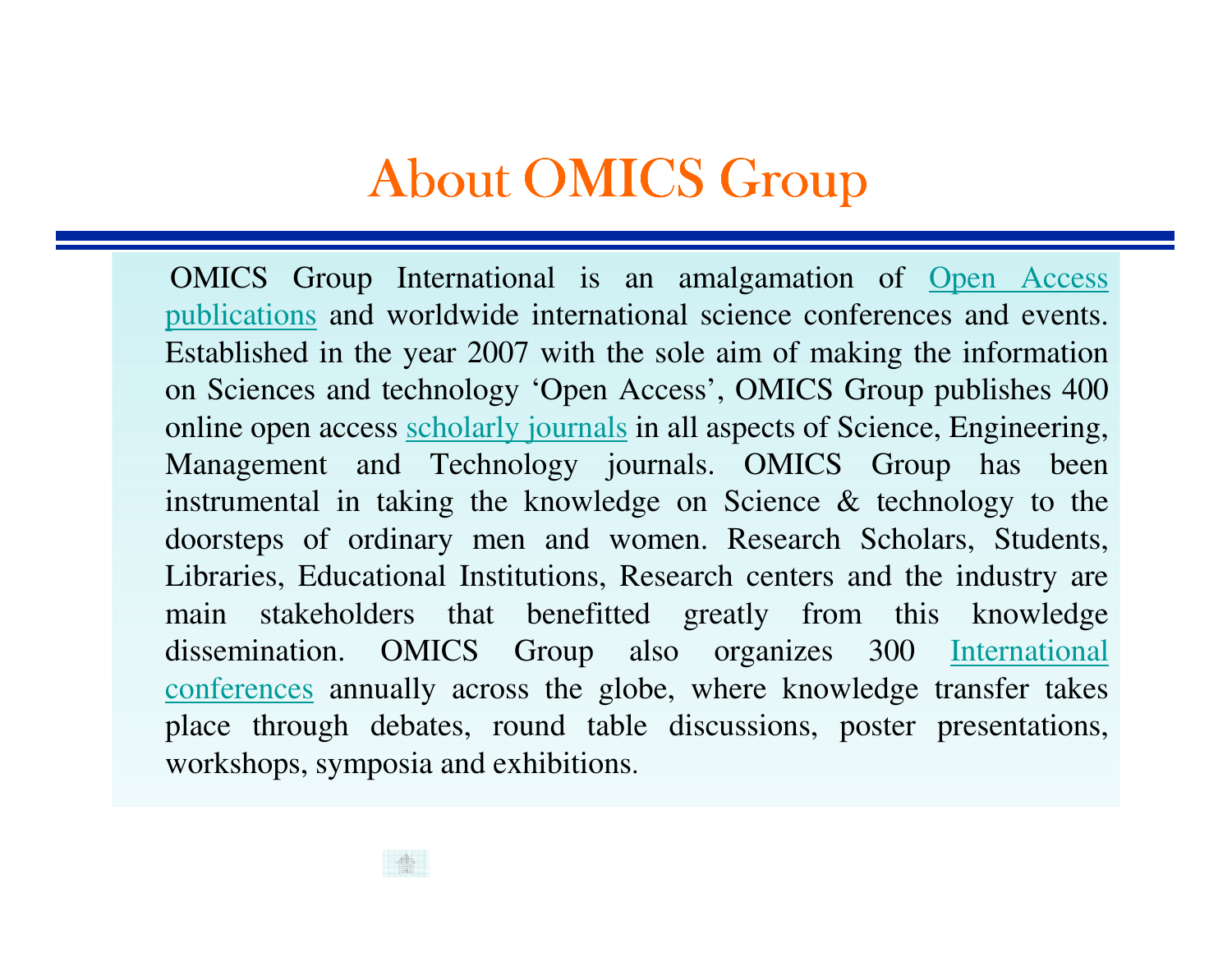#### About OMICS Group Conferences

OMICS Group International is <sup>a</sup> pioneer and leading science eventorganizer, which publishes around 400 open access journals and conducts over 300 Medical, Clinical, Engineering, Life Sciences, Phrama scientific conferences all over the globe annually with thesuppor<sup>t</sup> of more than 1000 scientific associations and 30,000 editorialboard members and 3.5 million followers to its credit.

OMICS Group has organized 500 conferences, workshops and nationalsymposiums across the major cities including San Francisco, Las Vegas, San Antonio, Omaha, Orlando, Raleigh, Santa Clara, Chicago, Philadelphia, Baltimore, United Kingdom, Valencia, Dubai, Beijing, Hyderabad, Bengaluru and Mumbai.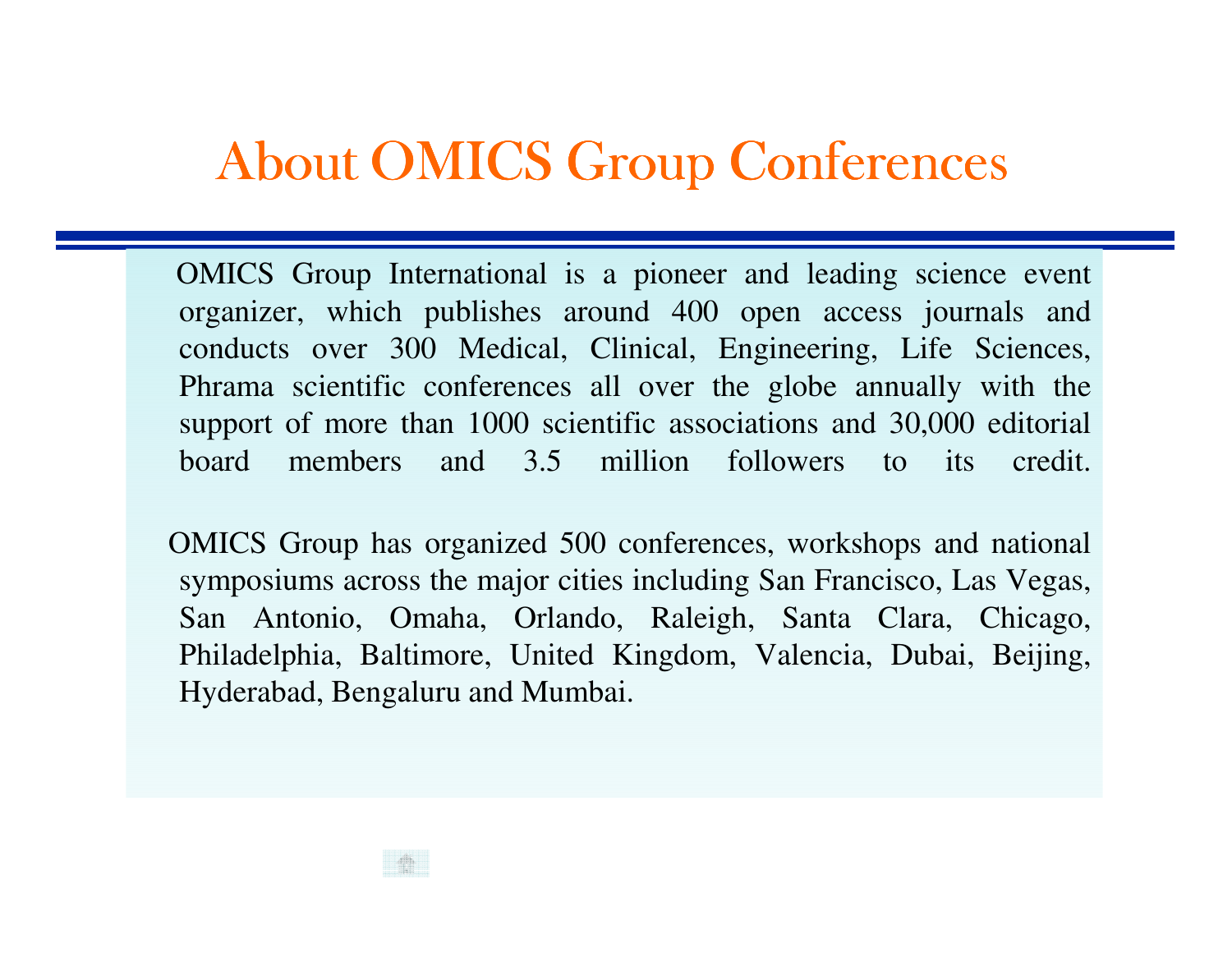4th International Conference on Clinical & Experimental Ophthalmology

Equilibrium Binding Interactions Between Lotrafilcon A Soft Contact Lenses And The Two Prostaglandin Anti-glaucoma Drugs Bimatoprost And Tafluprost



Richard Kenley, Ph.D.16 July 2014

 $\frac{1}{2}$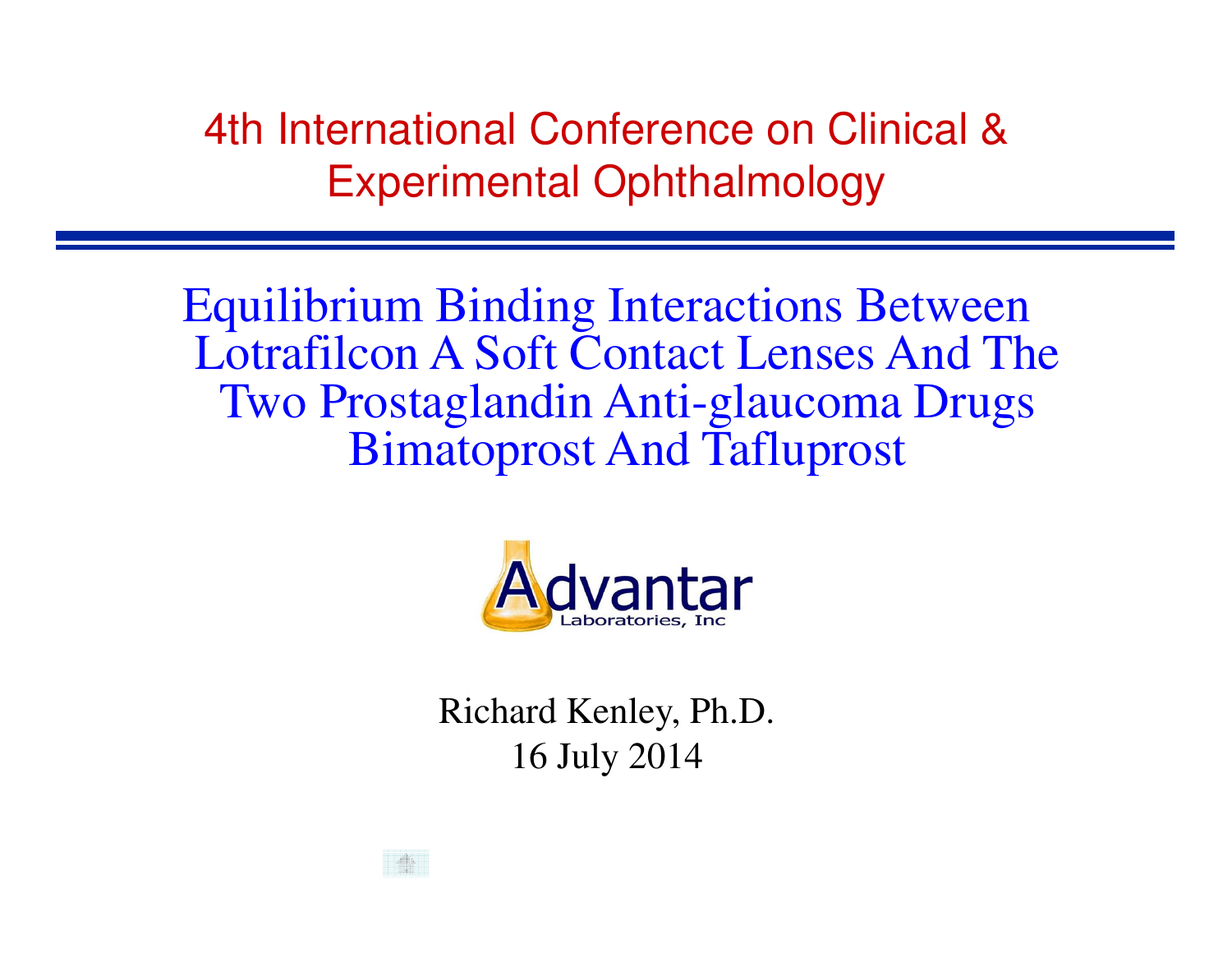## PRESENTATION OVERVIEW

- Prostaglandin Drugs Description
- Lotrafilcon Lens Description
- Equilibrium Binding Equations
- Methods
- Results
- Conclusions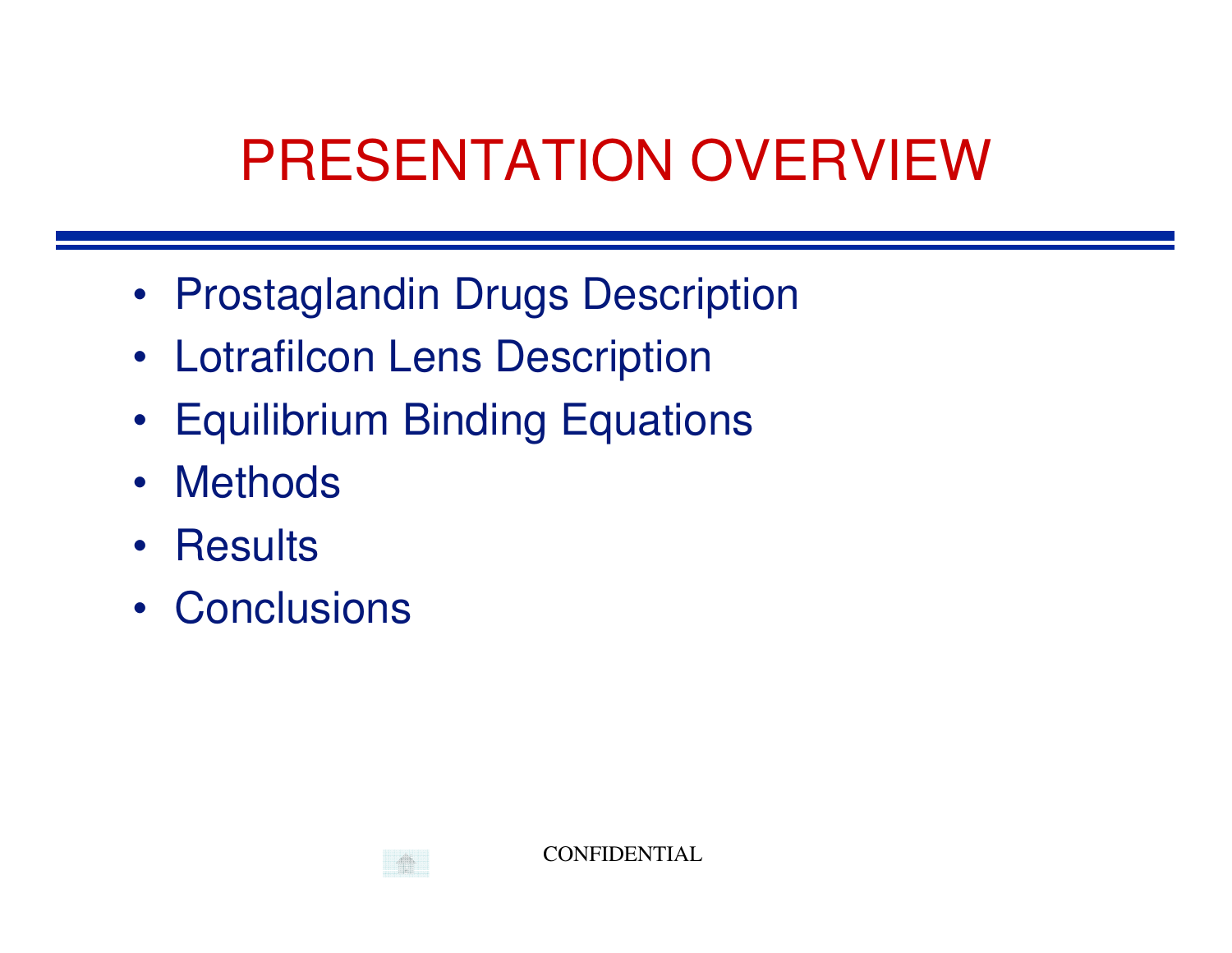### Prostaglandin Drugs

- • Bimatoprost
	- $LogP = 3.2$
	- 300 µg/mL plus sodium chloride, sodium phosphate, and citric acid in water



- • Tafluprost
	- • $LogP = 4.5$
	- • 15 µg/mL plus glycerol, sodium dihydrogen phosphate, disodium edetate, polysorbate 80, and water

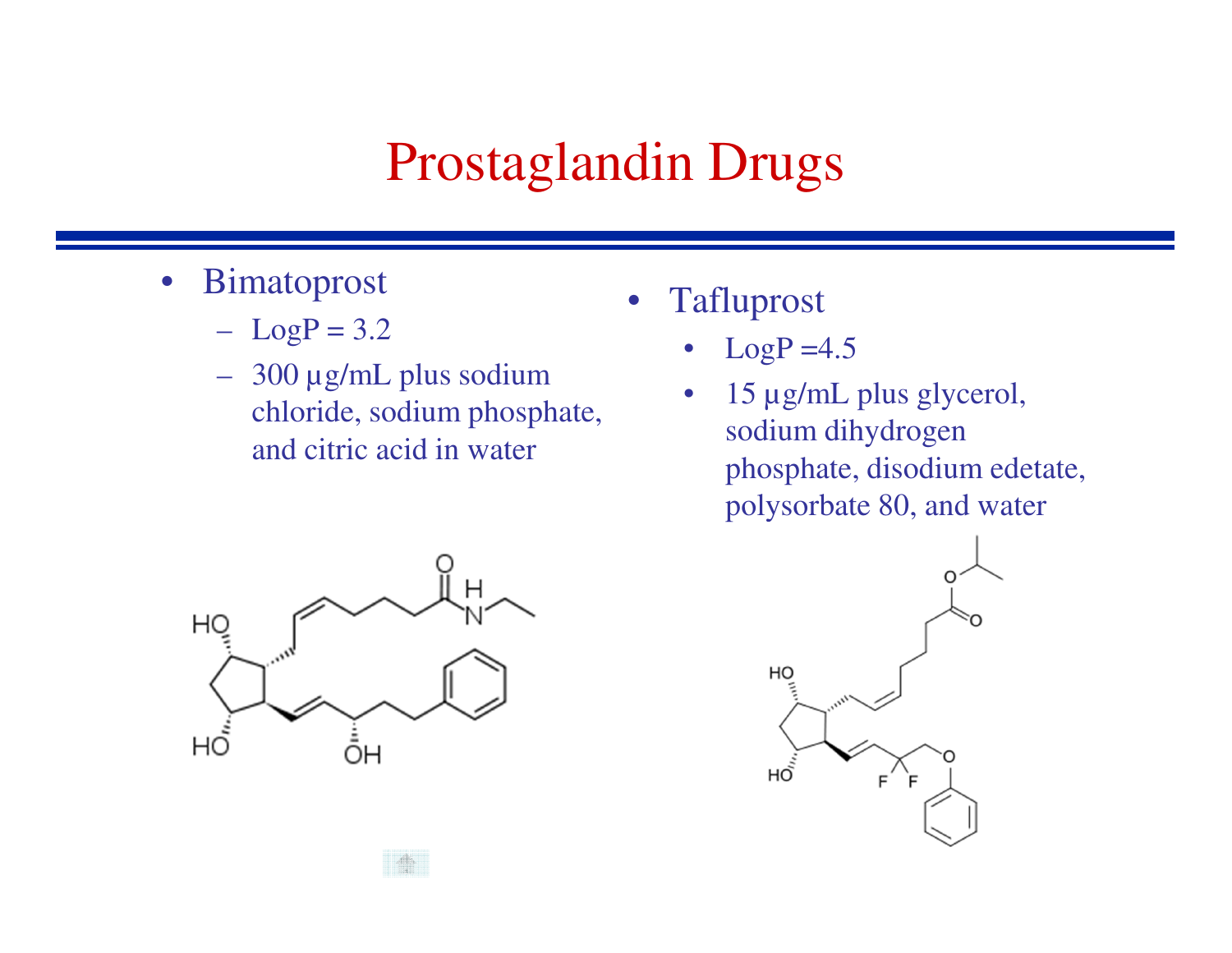### Lotrafilcon Soft Contact Lens

- $\bullet$  block copolymer of poly(dimethylsiloxane) and poly(perfluoroether)
- highly porous and highly permeable
- $\bullet$  rapid absorption of various drugs from solution into Lotrafilcon A lens material

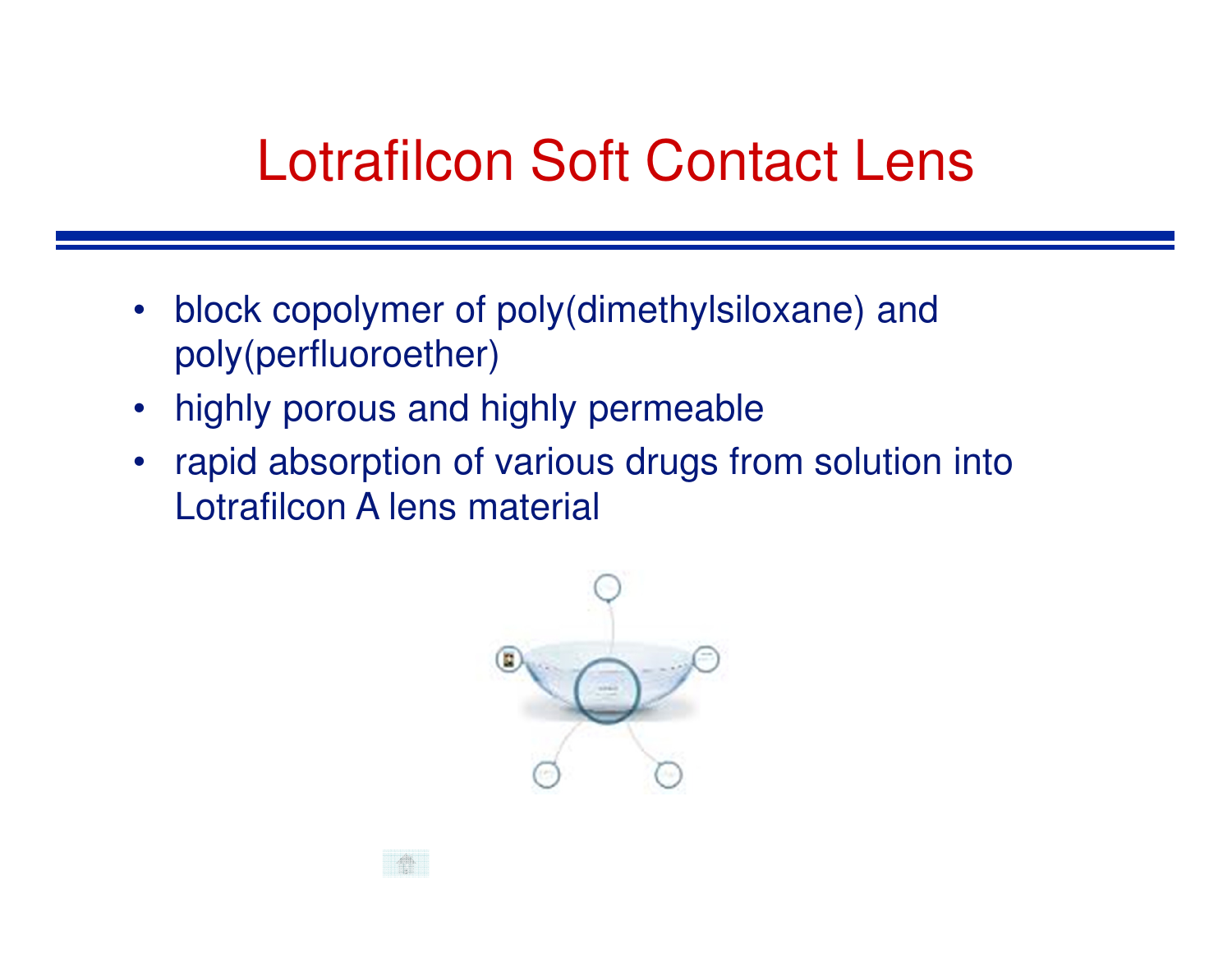## Equilibrium Binding

- $\bullet$   $\quad$   $\mathrm{E}_{\mathrm{B}}$  $_{\rm B}$  = M<sub>p</sub>\*V<sub>S</sub>/W<sub>p</sub>\*M<sub>S</sub>
	- $-$  F  $-$  Fouilibrii  $E_{\rm B}$  $_{\rm B}$  = Equilibrium Binding Constant
	- $\mathcal{L}_{\mathcal{A}}$  $\mathbf{M_{P}}$  $_{\rm P}$  = Solute Mass Bound to Polymer (lens)
	- – $\mathbf{V}_{\mathbf{S}}$  $_{\rm S}$  = Volume of Solution
	- – $W_{\text{p}}$  $_{\rm P}$  = Polymer (lens) Weight
	- – $M<sub>S</sub>$  = Solute Mass in Solution Phase
- $1/F_{\text{soln}} = E_{\text{B}} * (W_{\text{P}}/V_{\text{S}}) + 1$ 
	- $\blacksquare$  $\mathcal{L}_{\mathcal{A}}$  $F_{soln} =$  [Solute]<sub>obs</sub>: [Solute]<sub>init</sub> = Fraction of Initially-added Solute in Solution Phase at equilibrium

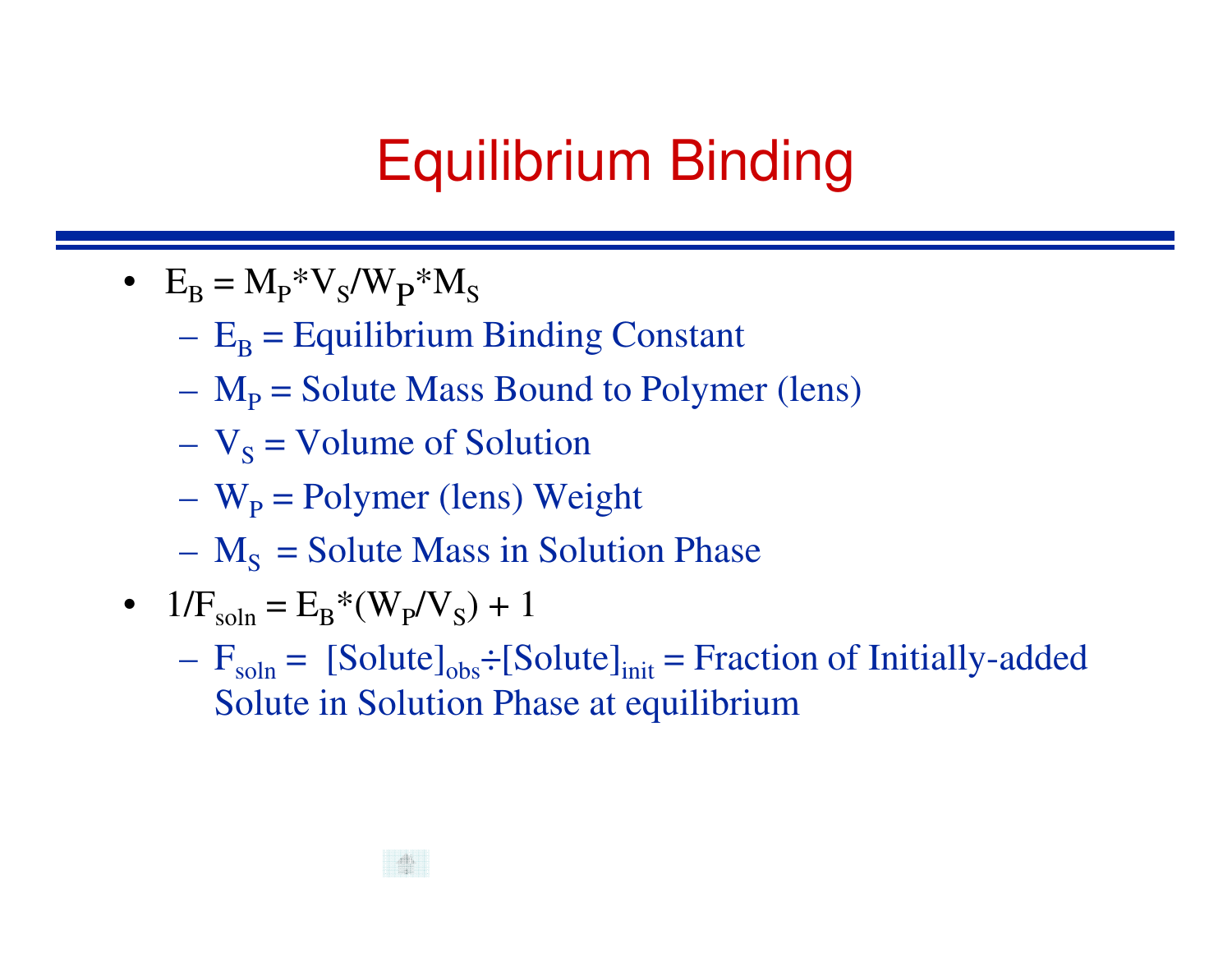### **Methods**

- •Incubate lens pieces with drug in solution (formulation)
- Vary Solution Volume with constant mass of lens pieces
- $\bullet$ Assay for [Drug] by UPLC
- 25 or 37 C
- Marker Compounds With Known LogP Values $\bullet$ 
	- • Dimethyl, Diethyl, and Dipropryl Phthalates (DMP, DEP, DPP)
	- Methyl, Ethyl, and Propyl Esters of p-Hydroxybenzoic Acid (MePB, EtPB, and PrPB)
	- • Incubated in PBS with lens pieces and analyzed by UPLC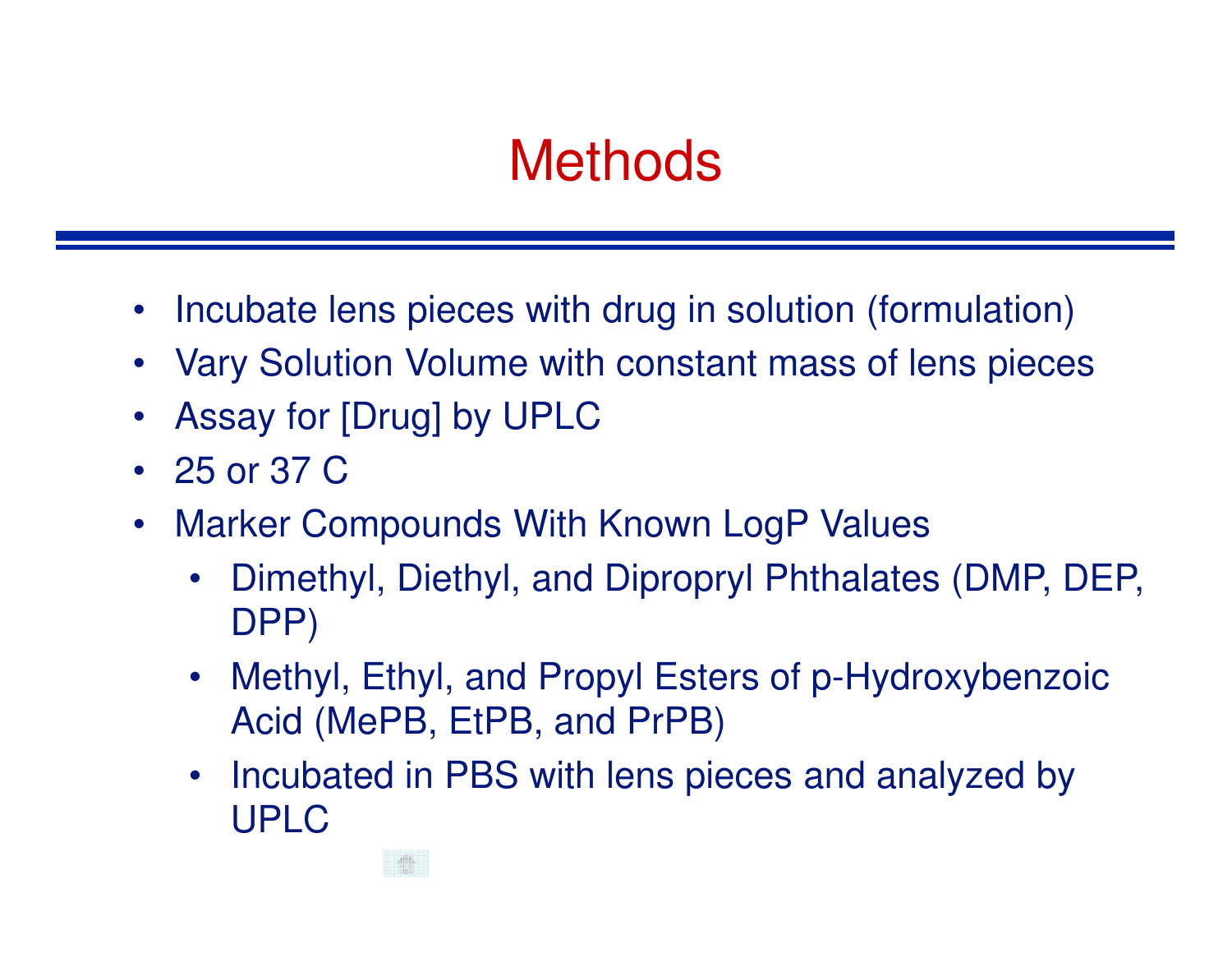# Phthalates  $Vs$  Time and  $W_p/V_s$  Ratio

|            | [Solution] | [Solute] <sub>obs</sub> , | W <sub>P</sub> , | $V_S$ , | Temp        | Time,          |                |
|------------|------------|---------------------------|------------------|---------|-------------|----------------|----------------|
| Solute     | mg/mL      | mg/mL                     | mg               | mL      | $\rm ^{o}C$ | hr             | $100*F_{soln}$ |
| <b>DMP</b> | 0.30       | 0.070                     | 18.2             | 0.1     | 37          | $\mathbf{1}$   | 23             |
| <b>DMP</b> | 0.30       | 0.108                     | 18.0             | 0.2     | 37          | $\mathbf{1}$   | 36             |
| <b>DMP</b> | 0.30       | 0.148                     | 20.5             | 0.3     | 37          | $\mathbf{1}$   | 49             |
| <b>DMP</b> | 0.30       | 0.156                     | 20.2             | 0.4     | 37          | $\mathbf{1}$   | 52             |
| <b>DMP</b> | 0.30       | 0.129                     | 17.9             | 0.2     | 37          | 0.25           | 43             |
| <b>DMP</b> | 0.30       | 0.118                     | 21.2             | 0.2     | 37          | 0.5            | 39             |
| <b>DMP</b> | 0.30       | 0.122                     | 21.1             | 0.2     | 37          | $\mathbf{1}$   | 41             |
| <b>DMP</b> | 0.30       | 0.127                     | 18.5             | 0.2     | 37          | $\overline{2}$ | 42             |
| <b>DEP</b> | 0.30       | 0.014                     | 18.2             | 0.1     | 37          | $\mathbf{1}$   | 4.7            |
| <b>DEP</b> | 0.30       | 0.029                     | 18.0             | 0.2     | 37          | 1              | 10             |
| <b>DEP</b> | 0.30       | 0.051                     | 20.5             | 0.3     | 37          | $\mathbf{1}$   | 17             |
| <b>DEP</b> | 0.30       | 0.056                     | 20.2             | 0.4     | 37          | $\mathbf{1}$   | 19             |
| <b>DEP</b> | 0.30       | 0.050                     | 17.9             | 0.2     | 37          | 0.25           | 17             |
| <b>DEP</b> | 0.30       | $<$ LOD                   | 21.2             | 0.2     | 37          | 0.5            | $\ast$         |
| <b>DEP</b> | 0.30       | 0.034                     | 21.1             | 0.2     | 37          | $\mathbf{1}$   | 11             |
| <b>DEP</b> | 0.30       | 0.036                     | 18.5             | 0.2     | 37          | $\overline{2}$ | 12             |
| <b>DPP</b> | 0.30       | $\langle$ LOD             | 18.2             | 0.1     | 37          | $\mathbf{1}$   | $\ast$         |
| <b>DPP</b> | 0.30       | 0.002                     | 18.0             | 0.2     | 37          | 1              | 0.6            |
| <b>DPP</b> | 0.30       | 0.008                     | 20.5             | 0.3     | 37          | 1              | 2.8            |
| <b>DPP</b> | 0.30       | 0.006                     | 20.2             | 0.4     | 37          | 1              | 2.1            |

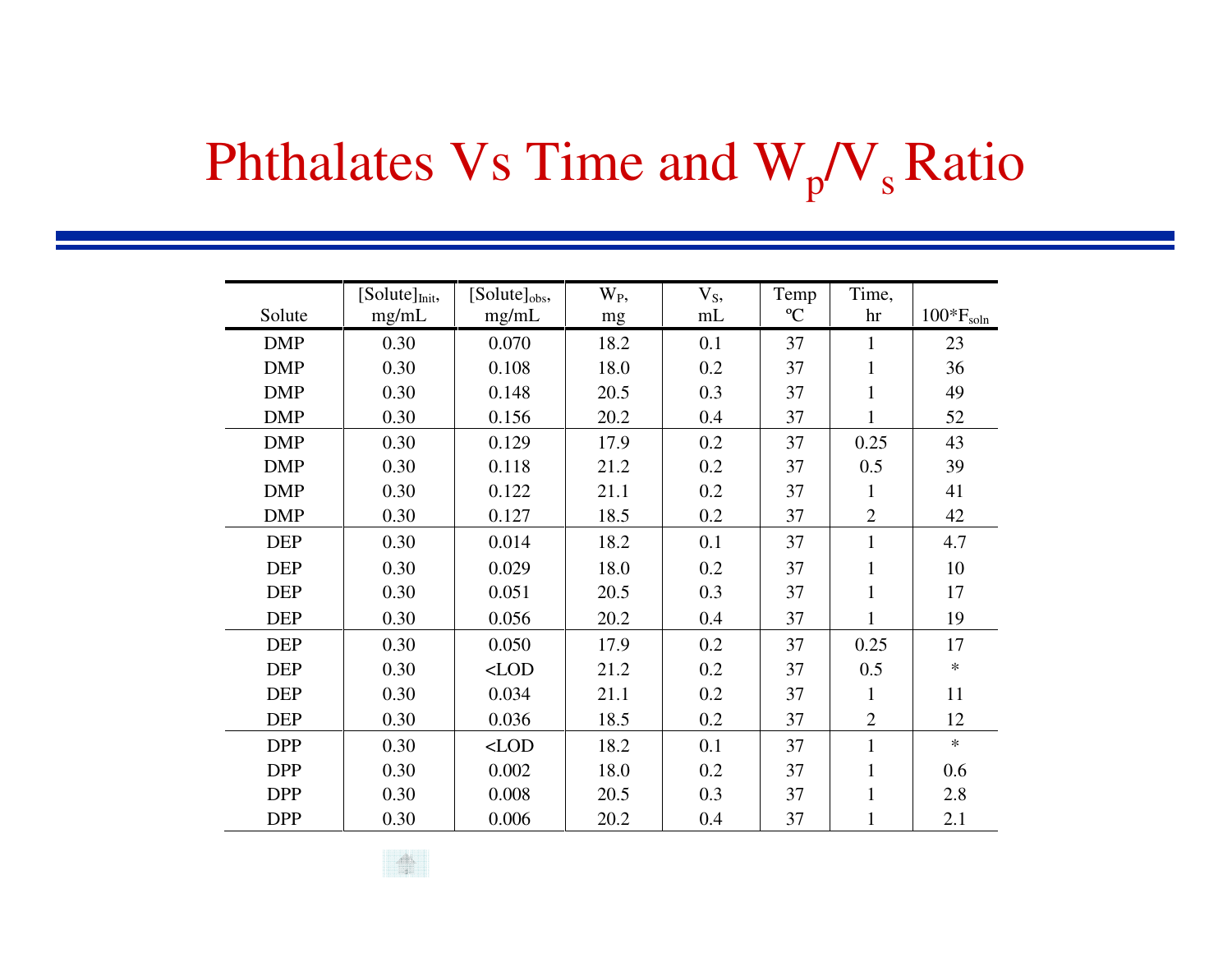# $Results - E_B$  For Bimatoprost

| <b>Table 1</b> | <b>Equilibrium Binding Results and Computations for Bimatoprost (In Topical</b> |            |                                      |                           |                     |  |  |
|----------------|---------------------------------------------------------------------------------|------------|--------------------------------------|---------------------------|---------------------|--|--|
|                | Ophthalmic Solution) Interactions with Lotrafilcon A Lens Material*             |            |                                      |                           |                     |  |  |
| <b>Sample</b>  | $V_s$ , mL                                                                      | $W_p$ , mg | $\mathbf{F}_{\text{soln}}^{\dagger}$ | $W_p/V_s$                 | $1/F_{\text{soln}}$ |  |  |
| $1-1$          | 0.10                                                                            | 15.38      | 0.239                                | 154                       | 4.19                |  |  |
| $1 - 2$        | 0.10                                                                            | 17.07      | 0.244                                | 171                       | 4.10                |  |  |
| $1 - 3$        | 0.10                                                                            | 17.24      | 0.202                                | 172                       | 4.94                |  |  |
| $2 - 1$        | 0.20                                                                            | 16.71      | 0.504                                | 83.6                      | 1.99                |  |  |
| $2 - 2$        | 0.20                                                                            | 16.70      | 0.348                                | 83.5                      | 2.88                |  |  |
| $2 - 3$        | 0.20                                                                            | 16.99      | 0.345                                | 85.0                      | 2.90                |  |  |
| $3 - 1$        | 0.30                                                                            | 15.62      | 0.473                                | 52.1                      | 2.11                |  |  |
| $3 - 2$        | 0.30                                                                            | 15.80      | 0.513                                | 52.7                      | 1.95                |  |  |
| $3 - 3$        | 0.30                                                                            | 16.20      | 0.470                                | 54.0                      | 2.13                |  |  |
| $4 - 1$        | 0.40                                                                            | 15.23      | 0.466                                | 38.1                      | 2.14                |  |  |
| $4 - 2$        | 0.40                                                                            | 16.03      | 0.492                                | 40.1                      | 2.03                |  |  |
| $4 - 3$        | 0.40                                                                            | 15.77      | 0.482                                | 39.4                      | 2.07                |  |  |
|                | $Mean =$                                                                        | 16.23      |                                      | $Slope** =$               | 0.0194              |  |  |
|                | $%$ RSD =                                                                       | $4.27\%$   |                                      | Intercept <sup>**</sup> = | 1.13                |  |  |
|                |                                                                                 |            |                                      | $RSQ^{**} =$              | 0.907               |  |  |

\* At 37 °C, incubation interval = 60 min.  $\dagger$  See equation (2). \*\* Slope, intercept and RSQ per

equation (5).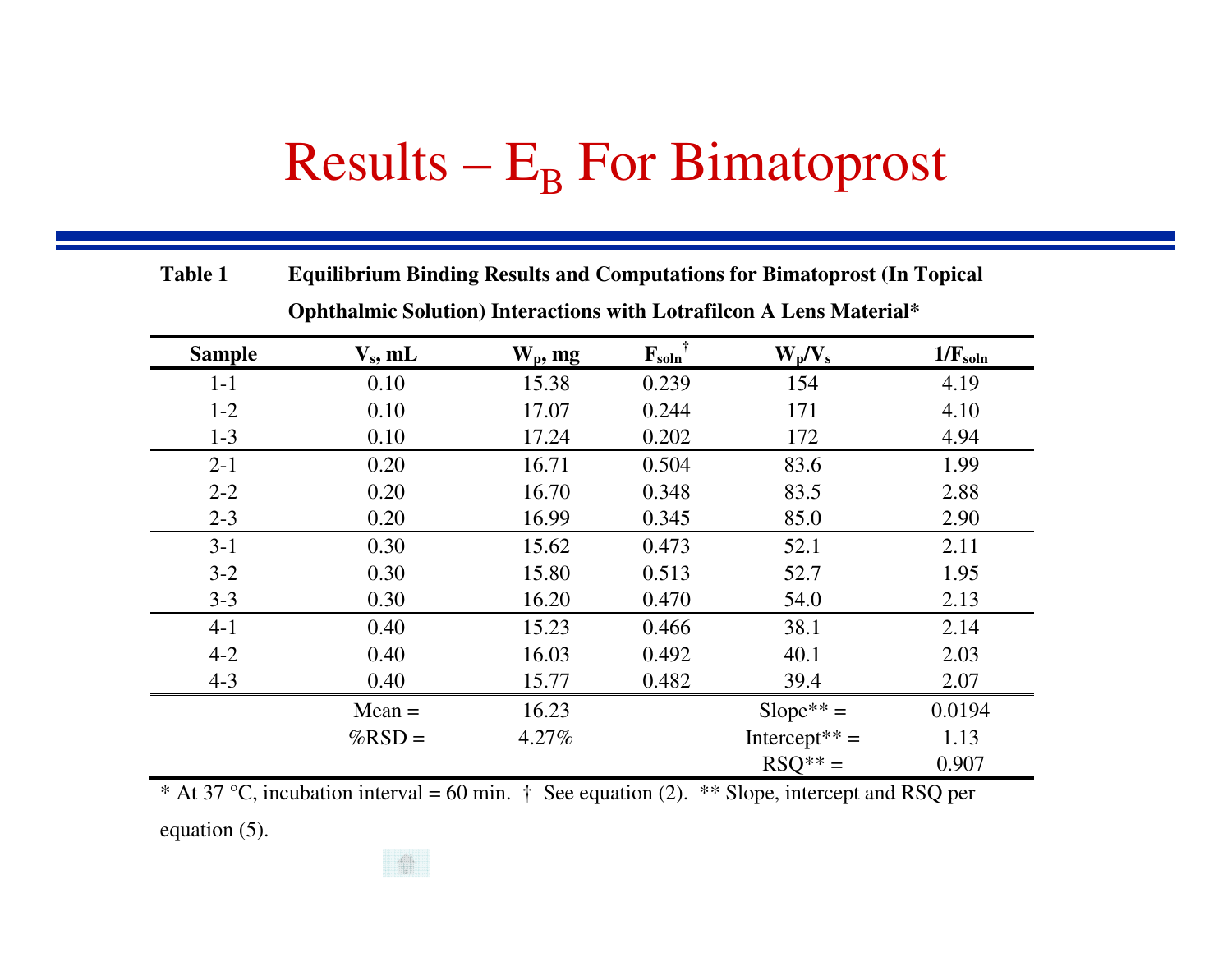# $\mathrm{E}_{\mathrm{B}}$  For Tafluprost

**Table 1 Equilibrium Binding Results and Computations for Tafluprost (in Saflutan Drug Product) Interactions with Lotrafilcon A Lens Material\*** 

| <b>Sample</b> | $V_s$ , mL | $W_p$ , mg | $\mathbf{F}_{\text{soln}}$ | $W_p/V_s$                 | $1/F_{\text{soln}}$ |
|---------------|------------|------------|----------------------------|---------------------------|---------------------|
| $1-1$         | 0.20       | 18.96      | 0.198                      | 94.8                      | 5.04                |
| $1 - 2$       | 0.20       | 19.88      | 0.111                      | 99.4                      | 9.03                |
| $1-3$         | 0.20       | 19.09      | 0.199                      | 95.5                      | 5.03                |
| $2 - 1$       | 0.40       | 19.35      | 0.245                      | 48.4                      | 4.09                |
| $2 - 2$       | 0.40       | 18.34      | 0.227                      | 45.9                      | 4.40                |
| $2 - 3$       | 0.40       | 17.97      | 0.316                      | 44.9                      | 3.16                |
| $3-1$         | 0.60       | 17.6       | 0.327                      | 29.3                      | 3.05                |
| $3-2$         | 0.60       | 18.51      | 0.340                      | 30.9                      | 2.94                |
| $3 - 3$       | 0.60       | 19.83      | 0.342                      | 33.1                      | 2.93                |
| $4 - 1$       | 0.80       | 17.77      | 0.416                      | 22.2                      | 2.41                |
| $4 - 2$       | 0.80       | 19.13      | 0.509                      | 23.9                      | 1.96                |
| $4 - 3$       | 0.80       | 17.33      | 0.659                      | 21.7                      | 1.52                |
|               | $Mean =$   | 18.6       |                            | $Slope** =$               | 0.0575              |
|               | $%$ RSD =  | 4.6%       |                            | Intercept <sup>**</sup> = | $-0.038$            |
|               |            |            |                            | $RSO^{**} =$              | 0.745               |

\* At 37 °C for 60 min. † See equation (2). \*\* Slope, intercept and RSQ per equation (5).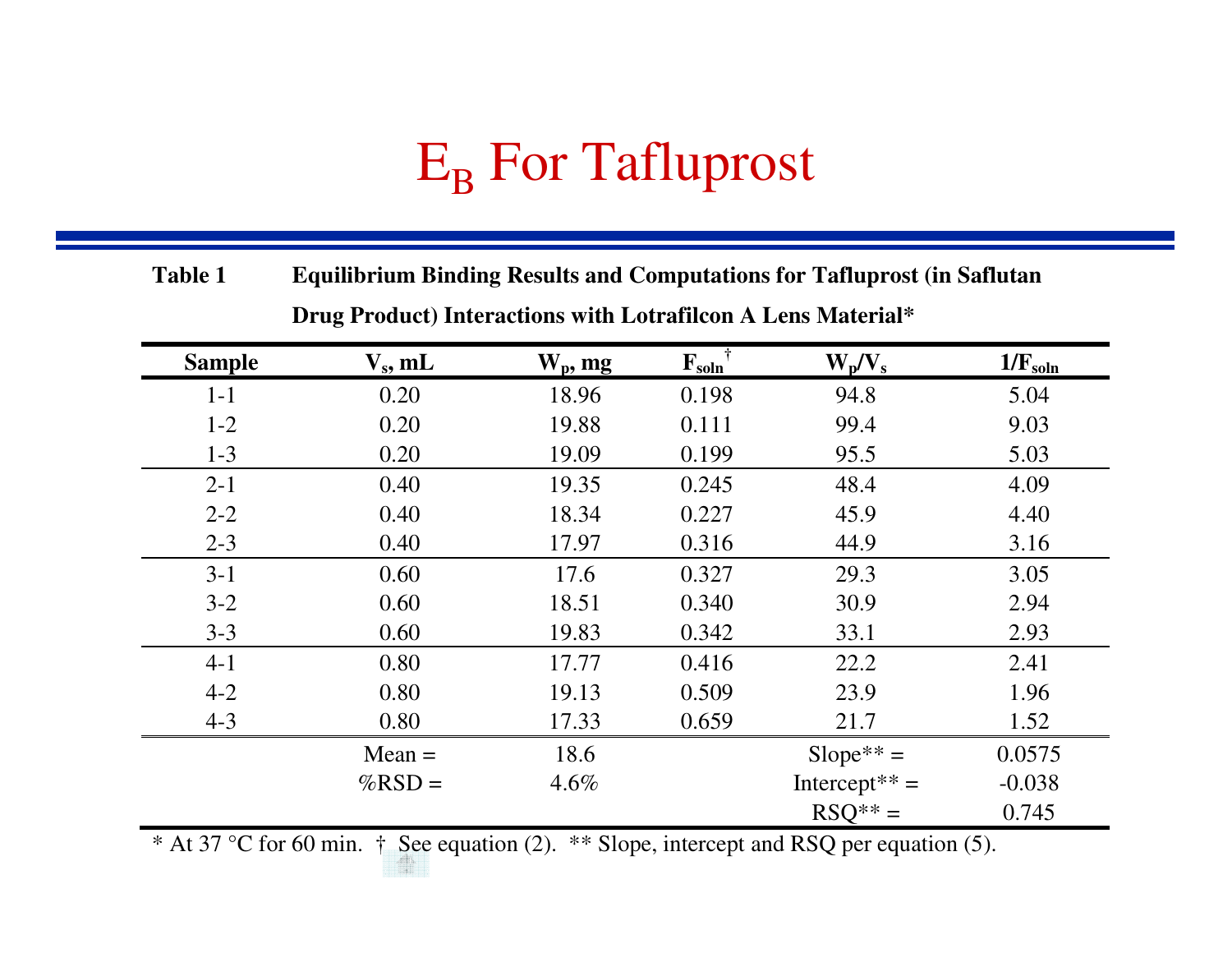# $1/F_{\text{soln}}$  vs.  $W_p/V_s$  Ratio for Phthalates

1/F<sub>soln</sub> vs W<sub>p</sub>/V<sub>s</sub> Ratio for Phthalate Esters at 37 C

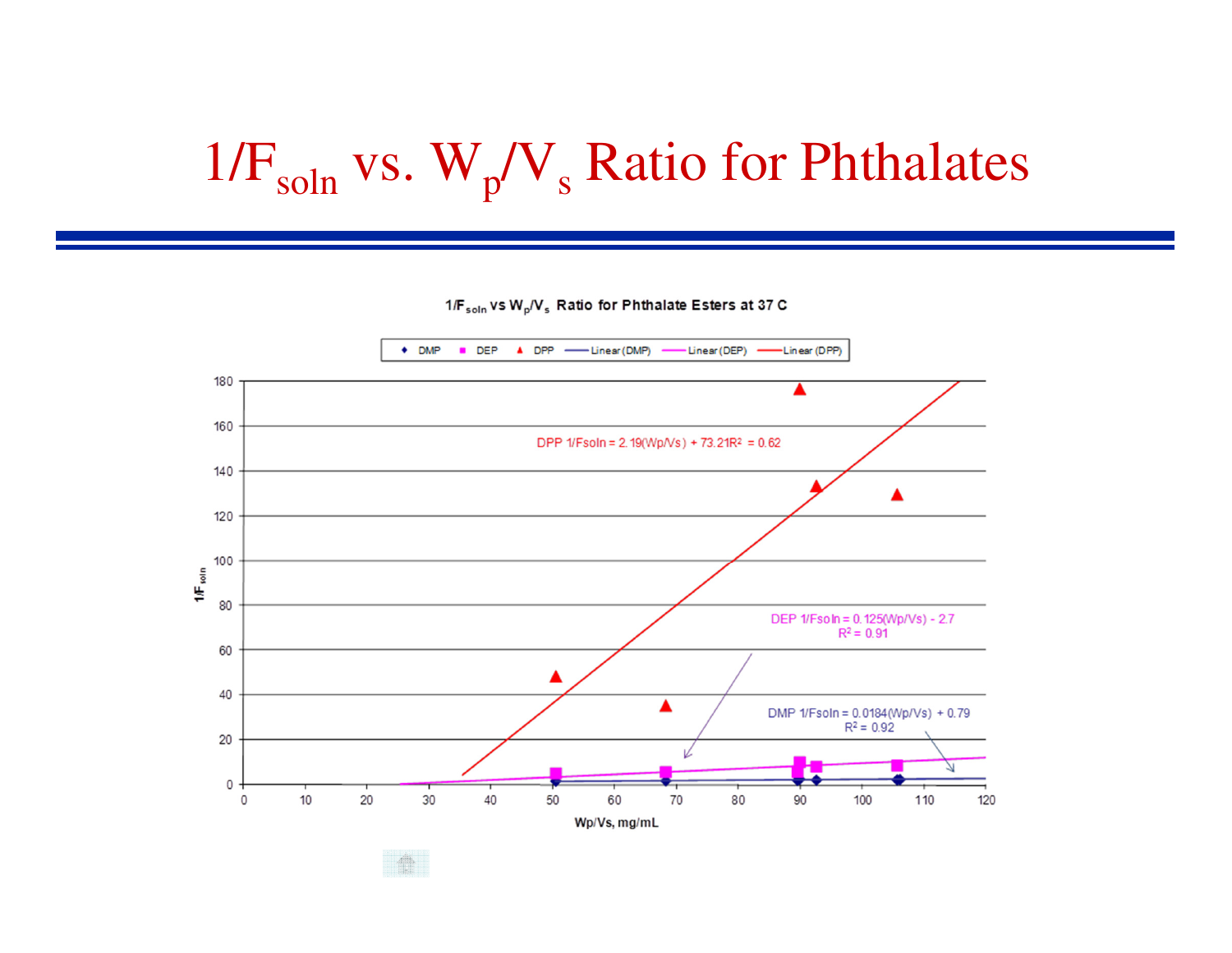# $1/F_{\text{soln}}$  W<sub>p</sub>/V<sub>s</sub> Ratio for Parabens

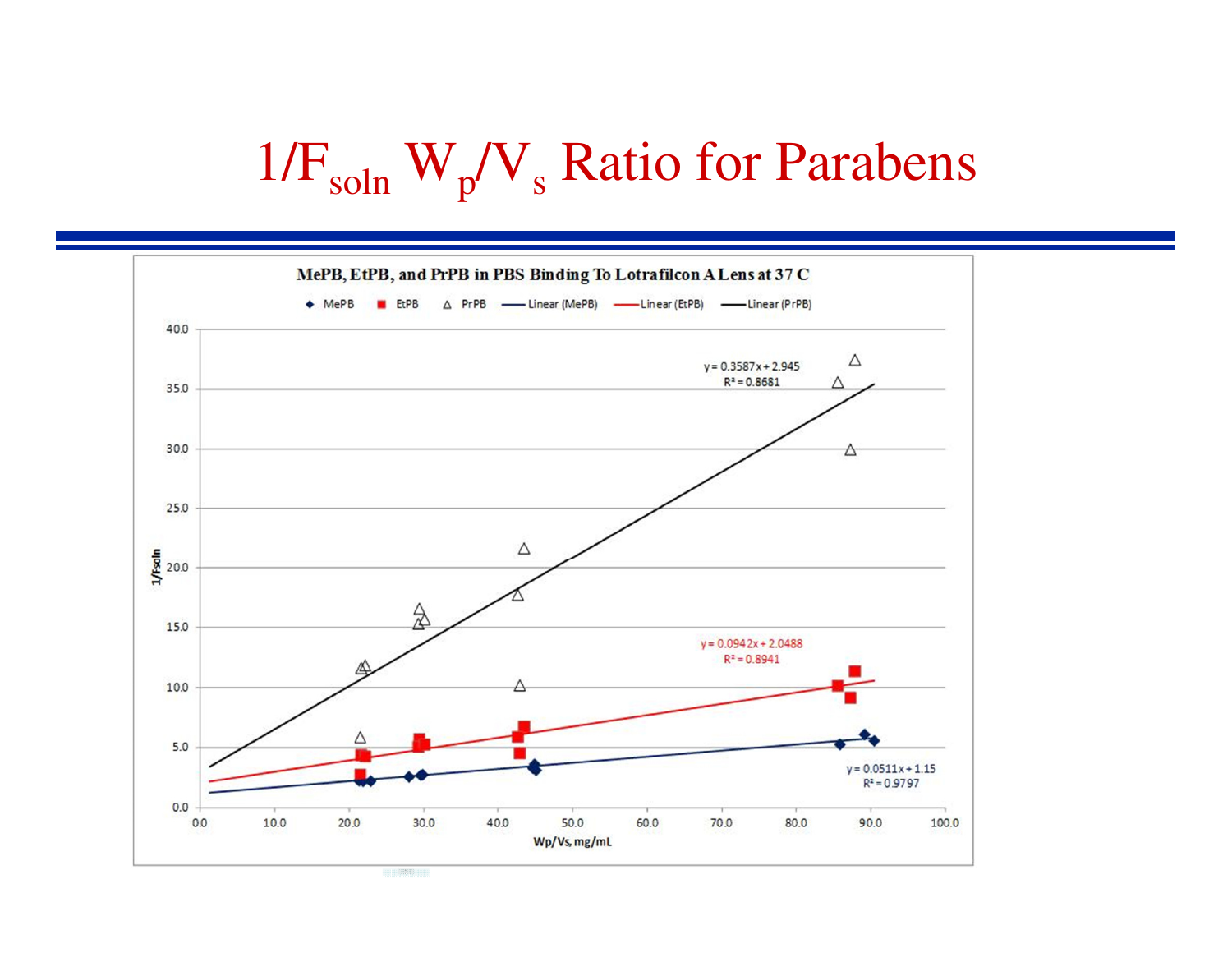### $F_{soln}$  vs  $V_s/W_p$  Ratio for Tafluprost at 25 and 37 C

FSoln vs Vs/Wp Ratio Tafluprost Initial = 0.015 mg/mL

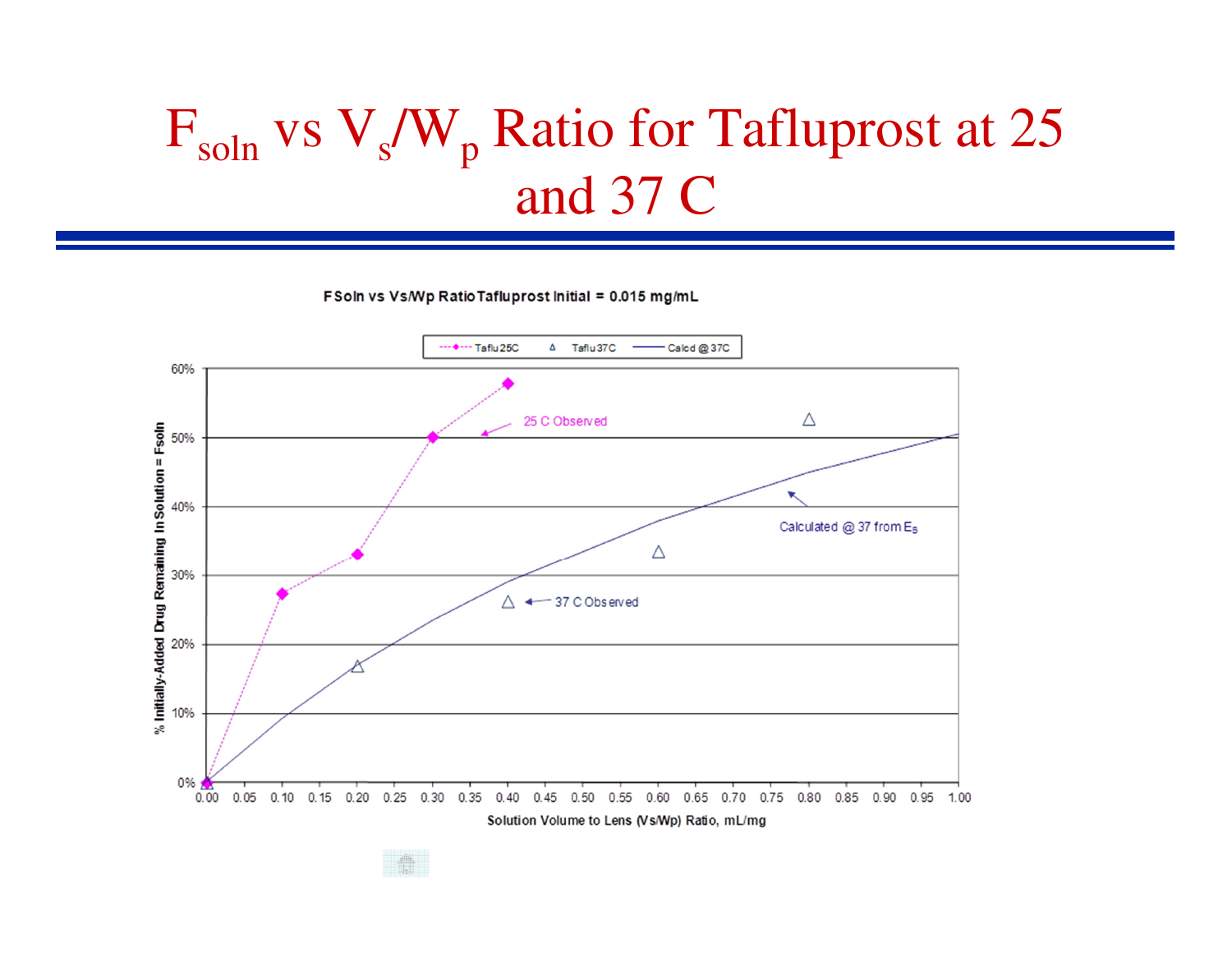# $\rm{Log}(E_B$  ) vs  $\rm{Log}P$



 $\sim$  affine .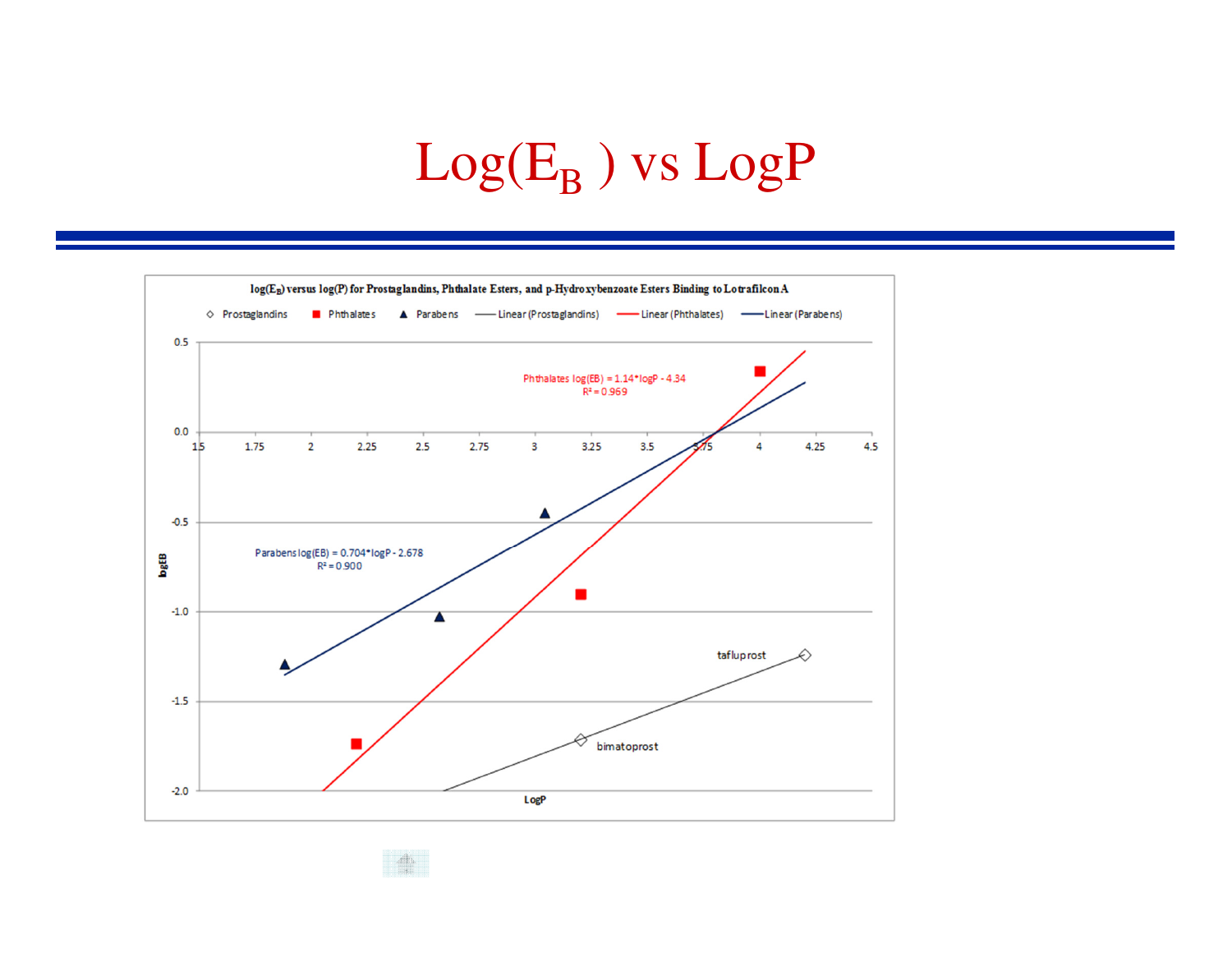### **Conclusions**

- The fraction of either bimatoprost or tafluprost that binds to Lotrafilcon A increases with increasing lens:solution (w/v) ratio.
- $\bullet$  Both drugs partition very rapidly (< 15 min) and extensively into Lotrafilcon A lens
- Calculate that a 60-µL dose volume applied to a single contact lens yields 16% of initially bimatoprost remainingin solution, but only 6% of tafluprost remains in solution
- Advise contact lens wearers to remove the lenses before administering either prostaglandin drug
- Hydrophobic interactions are important but not the only significant factor controlling drug binding to Lotrafilcon A